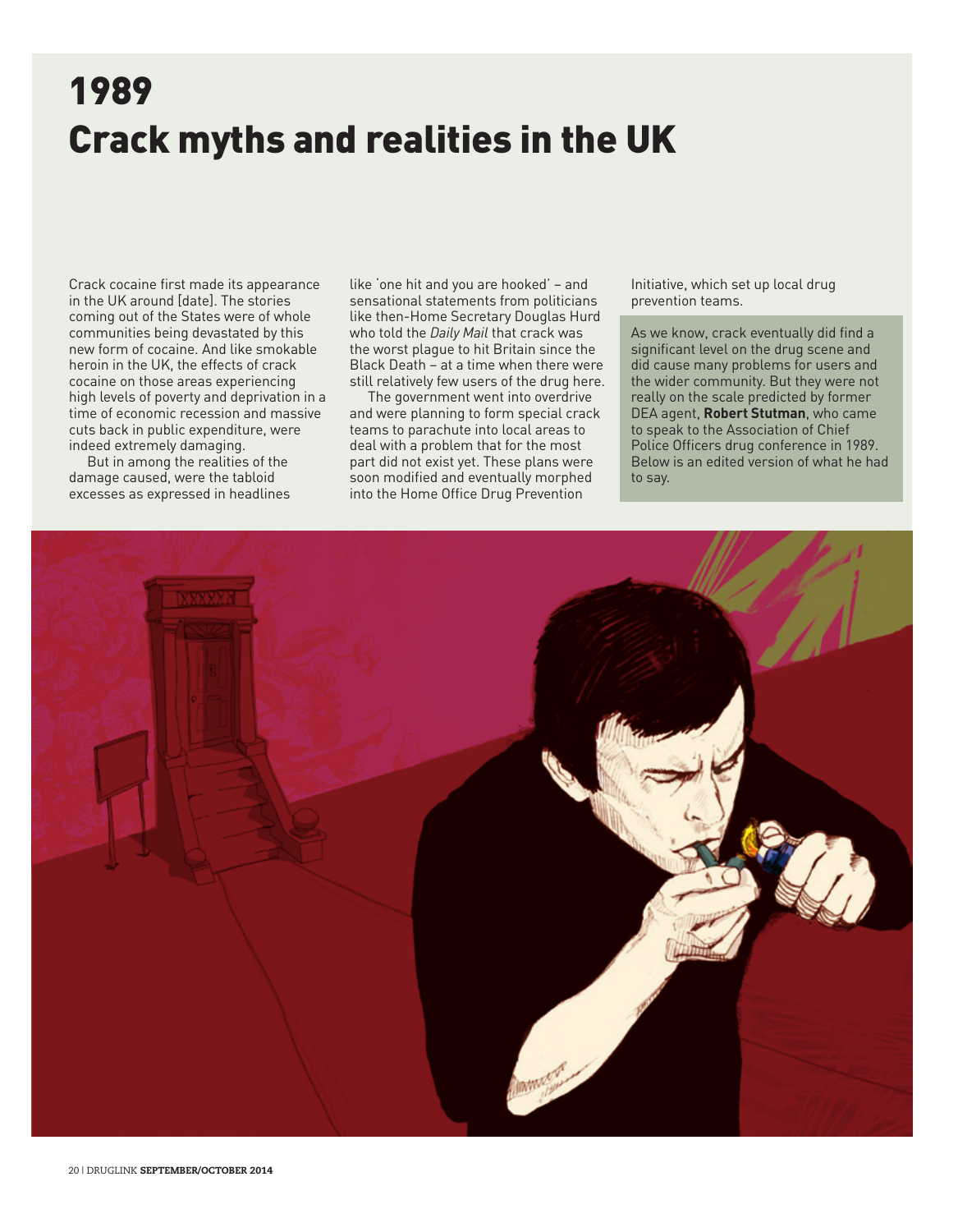In the past three and a half years crack has gone from a drug which was virtually unheard of in the largest city in the United States to a major drug of abuse in 49 out of the 50 states.  $\frac{1}{\sqrt{2}}$ 

Crack is an equal opportunity drug. It affects blacks, whites, Hispanics. It affects rich, poor and in-between and it has left the ghetto in United States and it has gone on to suburban America. It is truly a drug that has taken over our society and changed the face of our society.

Crack, unlike heroin, is a drug that affects females as much as males. Of all the crack addicts we have seen, about 50 per cent are female. Now what does that mean? In the United States most inner city families are run by women. These are the same women who today are becoming crack addicts.

Therefore, the last vestiges of family in the inner city, certainly in New York and most other major cities in the United States, are beginning to disappear. That's one of the major reasons why we are now seeing crack addicts in New York, 10, 11, and 12 years of age. The number of reported child abuse cases in New York City has gone from 2200 in 1986 to 8000 in 1988. Almost all of them are the children of cocaine/crack using parents.

And one figure, which I think is absolutely frightening, is that last year in New York City, of all of the children who died because of battering – where parents literally beat their kids to death – 73 per cent were the children of cocaine/ crack using parents. It is a drug that produces violence.

A study that will be released by the Cocaine Hotline in the United States proves beyond reasonable doubt that the drug itself causes violence. You don't necessarily need a person with a predisposition to violence. In a survey of 17,000 crack users in the United States, the Cocaine Hotline is going to point out that 47 per cent had been involved, under the influence of crack, in a physical fight, 35 per cent in assaults with weapons, 12 per cent in child abuse, and 1 per cent had actually been involved in murders. That is a drug unlike any other drug that we have ever seen which produces those kind of numbers.

Now, what is crack? It is nothing more or less than smoking cocaine. So why does it produce this feeling that cocaine doesn't necessarily produce? One very simple reason is that smoking is the most efficient method of getting the drug to the brain. That's the only difference between cocaine hydrochloride and crack.

So why did the cocaine epidemic hit us all of a sudden? For a very simple reason: we believed our own garbage. We told ourselves it was relatively harmless, we told ourselves it certainly was not addicting and everybody believed it, so they tried it.

We now know that crack is the single most addicting drug available in the United States of America today and certainly the most addicting drug available in Europe. Heroin is not even in the same ballpark.

#### **Crack's appeal**

A study that will be released in the next two to three weeks will probably say that of all of those people who tried crack three or more times, 75 per cent will become physically addicted at the end of the third time. It is pointed out now that in most treatment centres in New York City the average crack addict is addicted within five weeks of first use.

Right now in the United States crack is considered a virtually incurable addiction. No treatment centres show any long term remission of any statistically significant number of crack addicts. Yet it is a drug that of those people who try it three times, 75 per cent become addicted. You don't have to be a mathematician to figure out you've got a hell of a problem when you've got a drug like that.

Now let me take it one step further. If I wanted to design a drug that I'm going to market to kids, I couldn't improve on crack. Let me tell you why.

It is a very expensive drug but sold in very, very small amounts so it is relatively inexpensive. Before the advent of crack if a kid in New York wanted to buy cocaine he had to lay out about \$80 for a gram. Those were the smallest amounts it was sold in.

Today you could purchase crack for as little as \$3 to \$4 a phial. Is that cheaper than the \$80? Really not, for the very simple reason that that \$3-\$4 worth lasts only 8 to 10 minutes. It is three to four times more expensive than hydrochloride, but at least the kid doesn't have to lay out a lot of money at one time. Any kid in the United States can come up with \$5 or \$10.

The second reason that crack has become so popular in our country is that the method of ingestion is so nonintrusive. No needles stuck in your arm, you don't even have to stick a white powder up your nose. Who does that, nobody, it's not a normal thing to do. We smoke it. It doesn't bother anybody to smoke something.

And then there's the third reason:

crack is the ultimate 'feel good now'. If I inject heroin it takes about two and a half minutes to feel the full effect. If I sniff cocaine, it takes about three minutes. If I smoke crack in five to ten seconds I am stoned. The problem, of course, is that it only last about 12 minutes and then you come down.

For those three reasons crack has become extremely popular in our country. The obvious problem that it has caused, certainly in New York, is violence. Crack does two things: it gives you a feeling of omnipotence – I am the strongest S.O.B. in the world, nobody can touch me; at the same time it gives you a sense of paranoia – why are you picking on me? When you mix those two things together you can imagine the problems you start to get with the user.

Now we'll take that one step further. Generally there was an unwritten rule, certainly in New York, that you don't knowingly shoot at cops. That rule has changed. In the last nine months I have had four of my agents shot. Three were shot in the head, two lived.

The third turned out to be what I think has become the most heinous crime against a law enforcement officer ever in the United States, or close to it, and that was the assassination of Evert Hatcher who was working undercover.

The traffickers found out he was a federal agent and made a knowing decision to meet with him. They cleaned off his surveillance, met him an hour later, shot him twice in the side of the head. The most cold-blooded assassination I have ever seen of a law enforcement officer.

That is the philosophy that we now see in New York and it is due specifically, in my way of thinking, to the advent of crack and cocaine. It has changed the face of the city. Now every DEA agent, all 3000, are issued sub-machine guns. That is what has happened in our country basically because of crack and cocaine over the past three years.

How do you make crack? Any person in this room can make crack. All you take is some cocaine, some hot water, a bunsen burner and a baby bottle, and in an hour and a quarter you have crack. The geniuses in New York City didn't have to figure it out very long: if I buy a kilo of cocaine for \$18,000, and an hour and 15 minutes later I can sell it for \$70,000, that's what I am going to do. Crack started out as a cottage industry in our country with no big pedlars.

Unfortunately it didn't take very long for the traffickers to realise we're not going to leave this to individuals, and they began to organise. Right now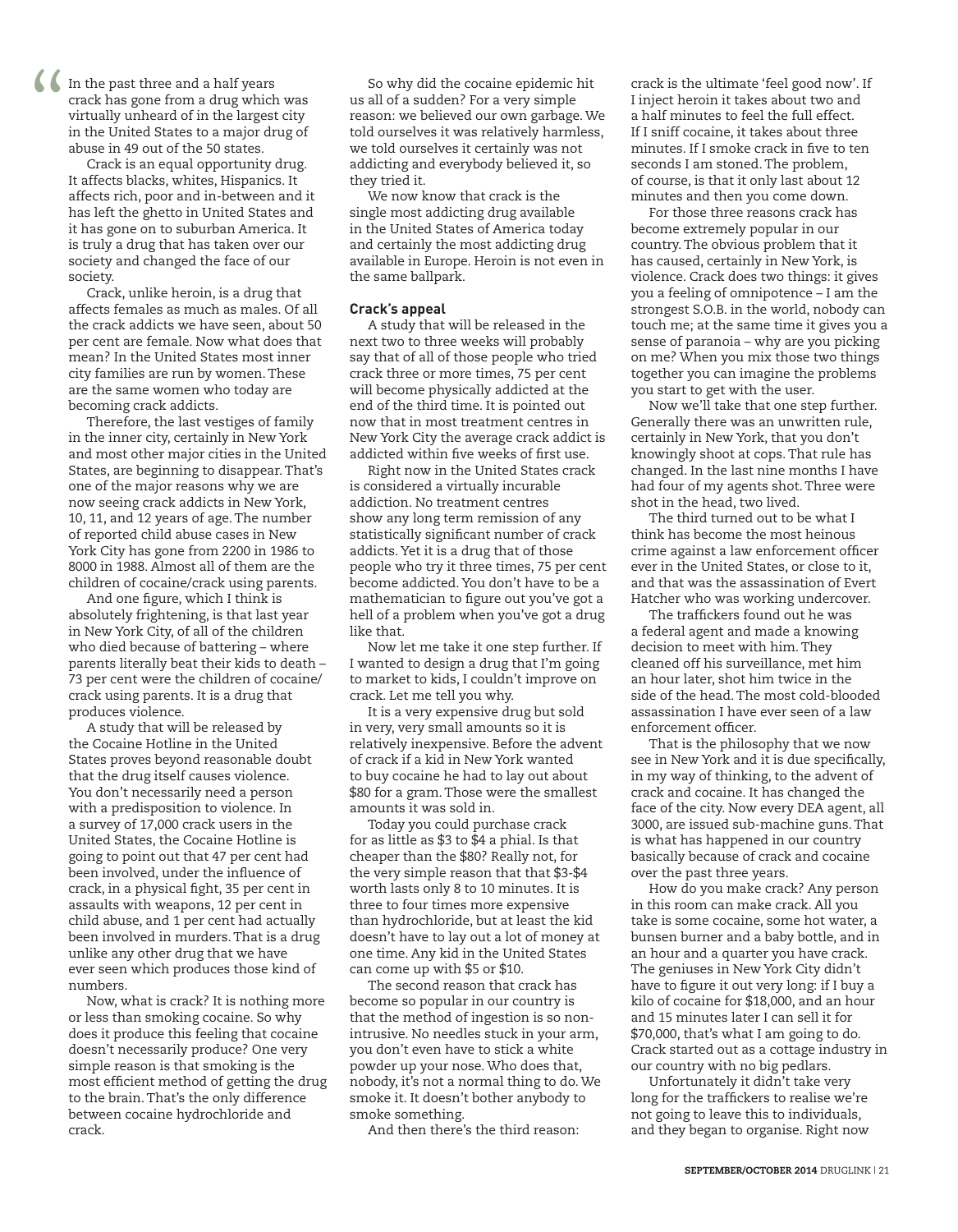crack is controlled by a fairly large number of organisations, basically of two ethnic backgrounds, Dominicans and Jamaicans. As you leave New York City the Jamaicans have taken over control of much of the rest of the United States, Jamaicans who are tied back directly to New York City.

### **Jamaican traffickers**

I don't have to tell any of you that you have a large number of Jamaicans in this country. Many have relatives and friends in New York and none of them are very stupid if they are dope pedlars to start with. These guys don't have to be geniuses to realise 'I don't have to import crack from the United States. I can make my crack right here in Great Britain and I can increase my profit by something like 300 per cent, and I don't have to worry about getting new customers all the time. Three out of four of the guys I sell crack to three times are coming back to me, they're locked in, they're a guaranteed customer.'

That's how it started in our country. Now we are basically saturated with crack, the problem is continuing to grow, the violence level has been continuing

to grow and the response of law enforcement, although we are trying to do something, we haven't made one bit of difference.

Last year the New York City Police Department and the DEA in New York made 90,000 drug arrests [and] the Drug Enforcement Administration in New York City seized 9,000 kilos of cocaine. Did all those seizures and arrests make one bit of difference? Absolutely not. There is not a single corner in New York where you can't purchase crack or cocaine.

Our mistake in New York was that we didn't see the problem early enough and we didn't get a jump on it. Three years ago Boston's mayor came to my office worried about crack. We talked about it, trained their police officers, he increased the size of his drug unit and set up task forces [so] information came from the street to the top immediately. They did away with parochialism. They started drug education in school systems and community education across the city, and today Boston has a very minor crack problem.

The only thing I would ask you is the following: learn from our mistakes. Don't be like the people in Kansas and Texas

and California who said, 'It can't happen here'. I will make a prediction and as you all know, you've got to be crazy to make them. I will personally guarantee you that two years from now you will have a serious crack problem.

We are so saturated with cocaine in the United States, there aren't enough noses left to use the cocaine that's coming in. It's got to go somewhere and where it's coming is right here.

Don't fall for that old business of 'It's only black guys'. We set up a car seizure programme in New York City in which we seized the vehicles of people coming in to high density areas. We seized 1000 cars; 80 per cent were white kids from the nice suburbs coming in to buy crack.

If you don't attack this potential problem putting aside differences and looking at a community national response that is law enforcement, education and treatment, I will guarantee you the following: three years from today you will invite me back, because you will be looking back on the good old days of 1989, and that won't be pleasant. **11** 

# Government backs off anti-crack drive

This summer's crescendo of concern over crack with the government spotlighting it as the "spectre hanging over Europe" culminated in a decision not to single out the drug in a major anti-crack drive.

The thrust of the Home Secretary's statement issued on 3 August was that the crack threat "requires even stronger efforts on our part to prevent the misuse of drugs", rather than crack-specific initiatives. Ruled out "for the time being" was a national anti-crack campaign of the kind which appeared to be called for by the Home Affairs Committee in their interim report rushed out on 27 July after their visit to America the previous month.

Instead, Hurd reported, "we believe at this stage the further action to reduce demand for crack should be local and specific". The decision to restrict anticrack publicity drives to particularly affected areas was taken in advance of the meeting of the Ministerial Group on the Misuse of Drugs on 26 July, which appears simply to have rubber-stamped the line hammered out in what's reported to have been an interdepartmental policy struggle.

In June the split between ministers who wanted an all-out anti-crack campaign and those who thought this would just be free advertising for the dealers surfaced in the *Times* (12 June 1989). Informed opinion has it that the line up was the Home Office and Foreign Office for the campaign versus the Departments of Education and Health, which favoured locally determined approaches integrating cocaine and crack with other drug-related initiatives

The outcome of this tussle will bring relief to most in the drugs field, whose criticism of the single-issue anti-heroin campaigns of past years appears to have been taken to heart by the government. At a local level the voices of drug workers and health education specialists are likely to carry considerable weight, helping to prevent inappropriate campaigns being foisted on them from on high.

Nevertheless this summer of crack panic has amounted to a potentially dangerous plug for crack as the quick way for dealers to make their first million and the best hit drug-weary misusers will ever experience.

Ironically, while ministers now reject

national anti-crack publicity because of the risk of stimulating interest, it is dramatic ministerial statements that have driven the media publicity.

Probably the most ticklish policy issue has arisen from the association of cocaine and crack use with black people in Britain. Opinion differs over whether this is real or imaginary, and, if real, whether it merely reflects the fact that crack has been found in less affluent areas, and these are where many black people live.

The other but not mutually exclusive explanation is that cocaine distribution is handled largely by traffickers with Jamaican connections. In March Interpol identified a new cocaine trafficking route from Jamaica to Europe, the first seizures from which were made in the UK

Areas with high black populations such as Toxteth, Handsworth and parts of South East London, have all been associated with crack. Although cautioning for possession of cannabis (another drug used by young blacks as well as white people) has become accepted police practice, the Home Secretary regards it as "important that the police should take a firm line